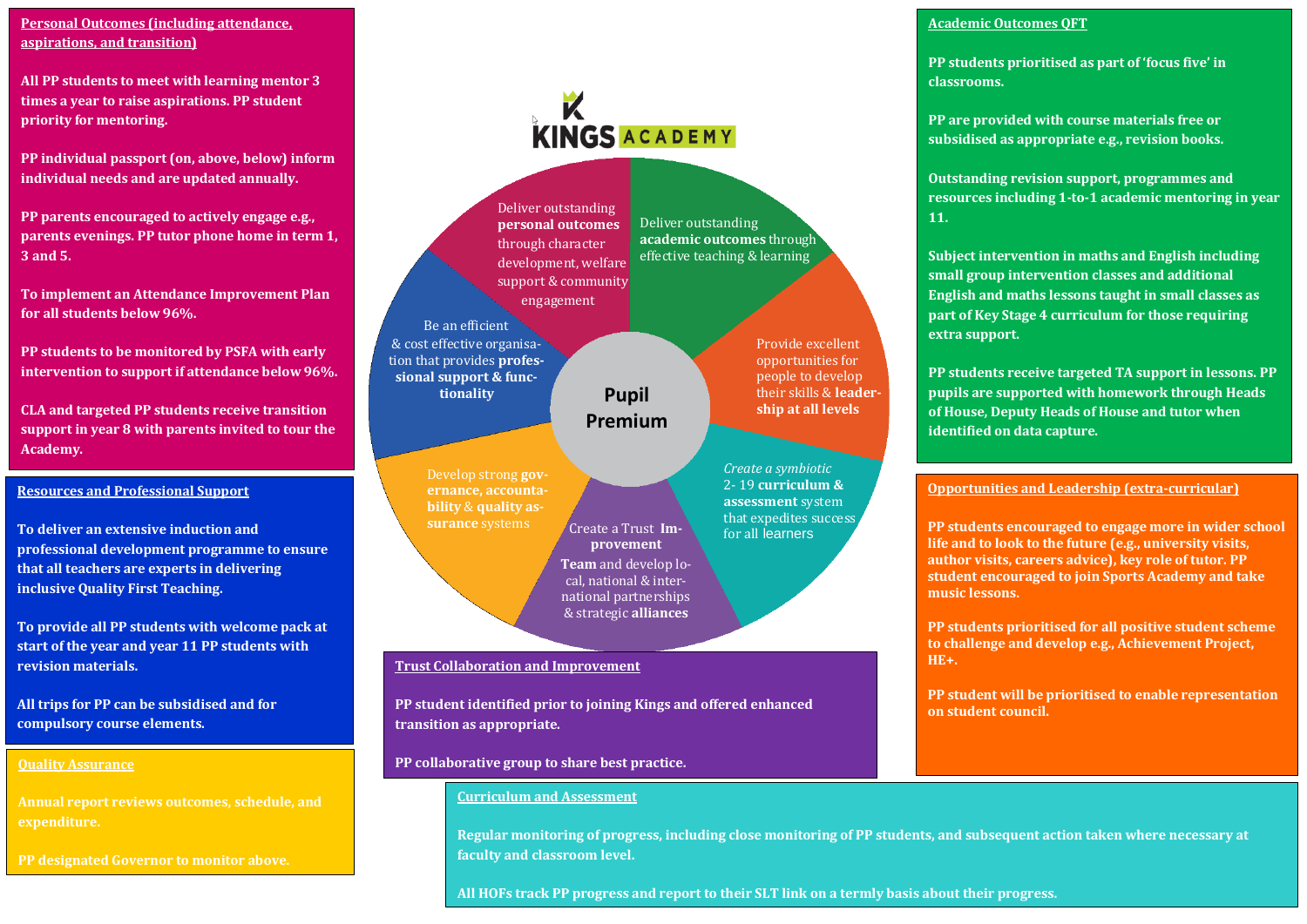# **Pupil Premium Strategy Statement**

This statement details our school's use of pupil premium (and recovery premium for the 2021 to 2022 academic year) funding to help improve the attainment of our disadvantaged pupils.

It outlines our pupil premium strategy, how we intend to spend the funding in this academic year and the effect that last year's spending of pupil premium had within our school.

### **School Overview**

| <b>Detail</b>                                       | <b>Data</b>                        |
|-----------------------------------------------------|------------------------------------|
| School name                                         | Kings of Wessex<br>Academy         |
| Number of pupils in school                          | 948                                |
| Proportion (%) of pupil premium eligible pupils     | 13%                                |
|                                                     | Year 9 21.7%                       |
|                                                     | Year 10 11.6%                      |
|                                                     | Year 11 12.5%                      |
| Academic year/years that our current pupil premium  | 2021/2022                          |
| strategy plan covers (3 year plans are recommended) | to 2023/2024                       |
| Date this statement was published                   | December 2021                      |
| Date on which it will be reviewed                   | September 2022                     |
| Statement authorised by                             | Mr D Wiltshire,<br>Headteacher     |
| Pupil premium lead                                  | Miss G Hunt, Deputy<br>Headteacher |
| Governor / Trustee lead                             | Mrs Gillian Briggs                 |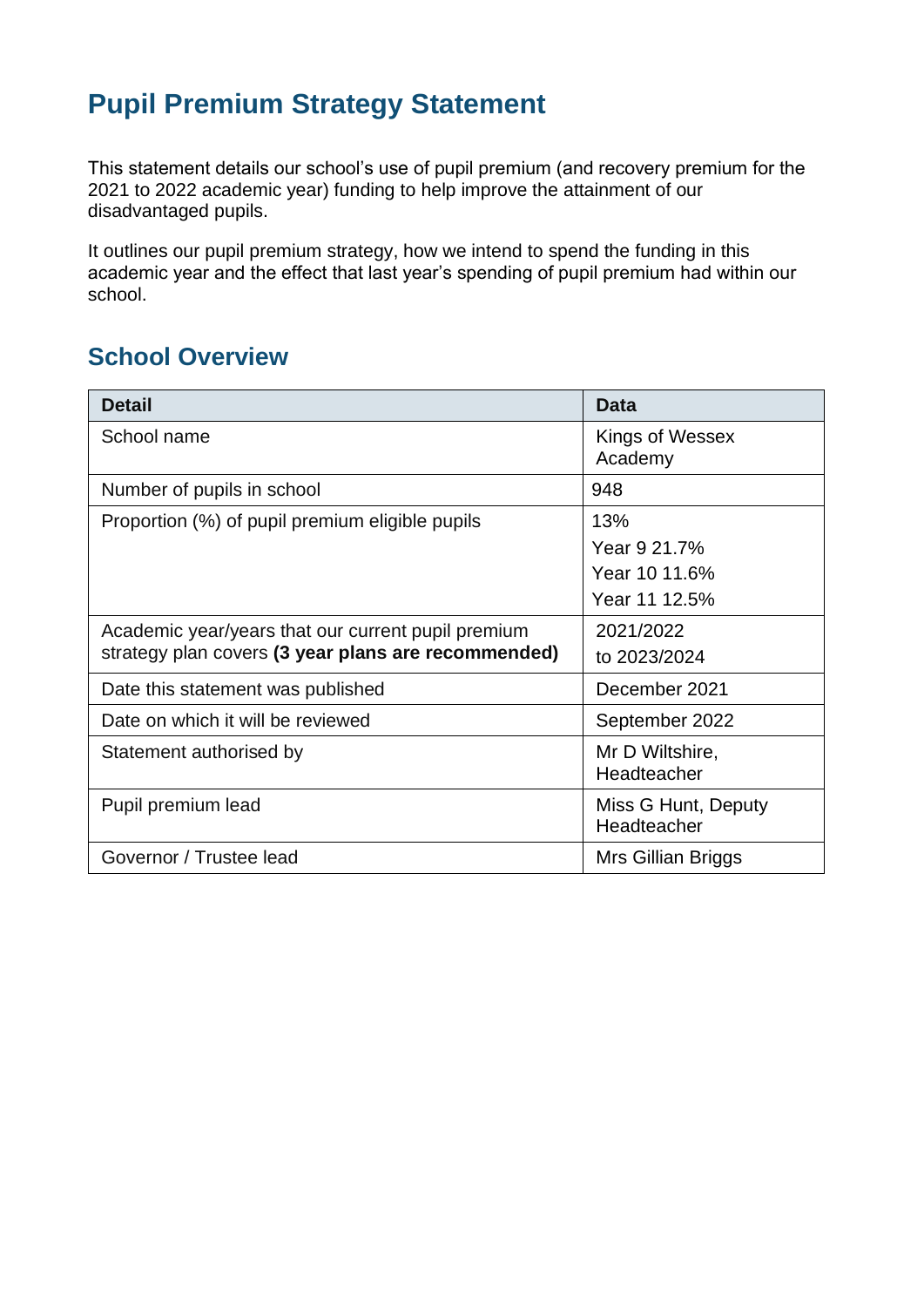# **Funding Overview**

| <b>Detail</b>                                                                             | Amount   |
|-------------------------------------------------------------------------------------------|----------|
| Pupil premium funding allocation this academic year                                       | £96,620  |
| Recovery premium funding allocation this academic year                                    | £13,195  |
| Pupil premium funding carried forward from previous<br>years (enter £0 if not applicable) | £0       |
| Total budget for this academic year                                                       | £109,815 |
| If your school is an academy in a trust that pools this                                   |          |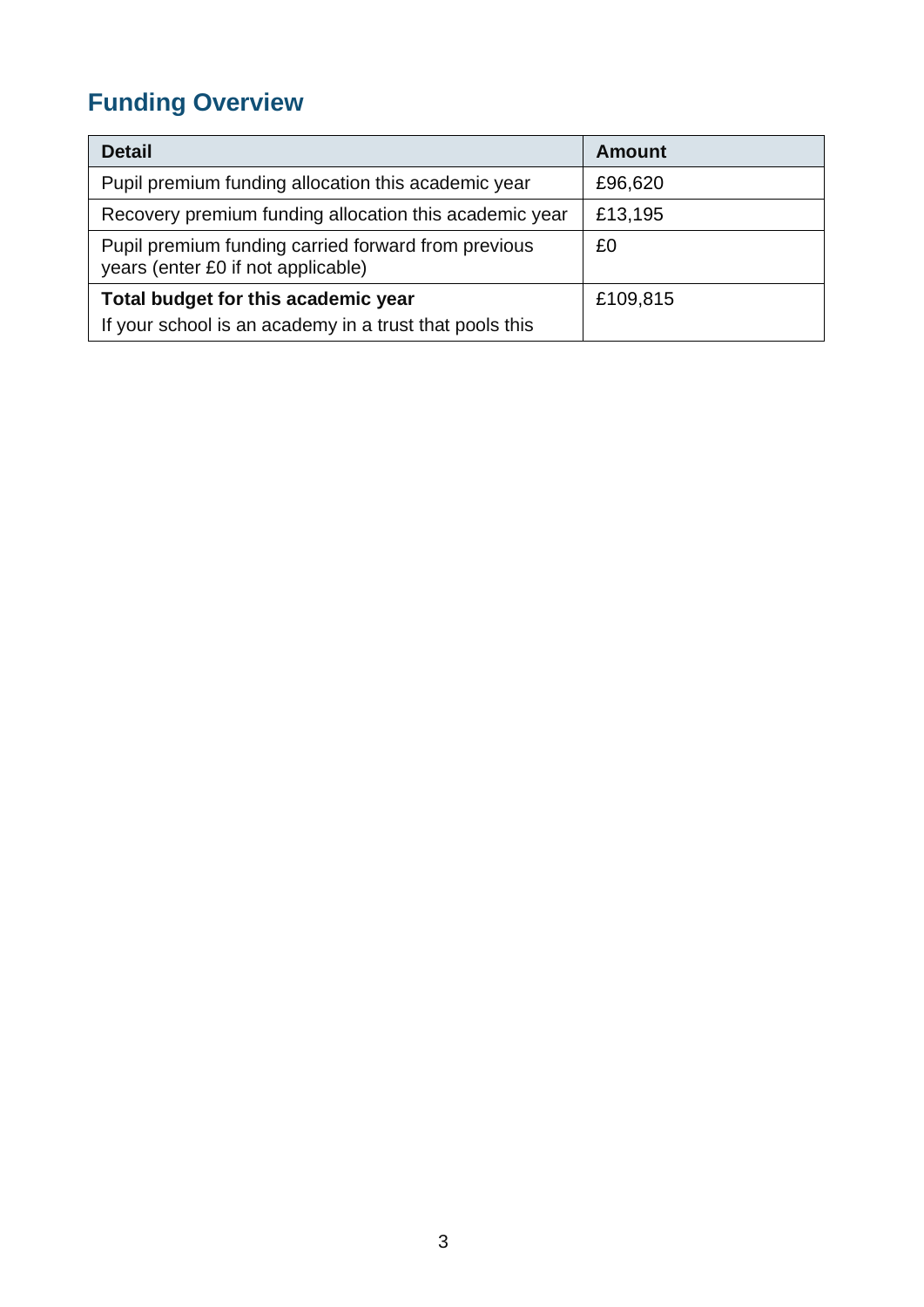# **Part A: Pupil Premium Strategy Plan**

### **Statement of Intent**

The intention of Kings Academy is that all pupils, irrespective of their background or challenges, make good progress and achieve high attainment across the curriculum.

Our approach is specifically designed to common challenges and individual needs identified for our students, taking into consideration the demographics of the area, current and prior information of challenges specific to the local area and information sharing with parents/guardians.

Kings Academy is situated in Cheddar, a rural town in Somerset. Students who attend are from a wide radius with the catchment area of approximately 10 square miles with two local feeder schools. Most students travel by bus.

The focus of our pupil premium strategy is to support disadvantaged students, including progress for those who are already high attainers. We will consider the challenges that vulnerable pupils face, including those who have a social worker and young carers.

We work closely with our feeder schools to ensure the appropriate support and strategies are in place for all our students and deliver an enhanced transition for those identified as disadvantaged and or with additional needs.

21.7% of the current Year 9 cohort have been identified as disadvantaged compared to the previous year of 11.6%.

Outlined in this document are strategies offered intended to support students' needs, regardless of whether they are disadvantaged or not.

High-quality teaching is at the heart of our approach. High-quality teaching and feedback is proven to have the greatest impact on closing the disadvantage attainment gap and at the same time, will benefit all students including non-disadvantaged students to make expected progress.

Within the intended outcomes detailed in this report, is the intention that non-disadvantaged pupils' attainment will be sustained and improved alongside progress for their disadvantaged peers.

Our strategy is also integral to wider Academy and Trust plans for education recovery, with our own revision and tutor programme for those students whose education has been worst affected.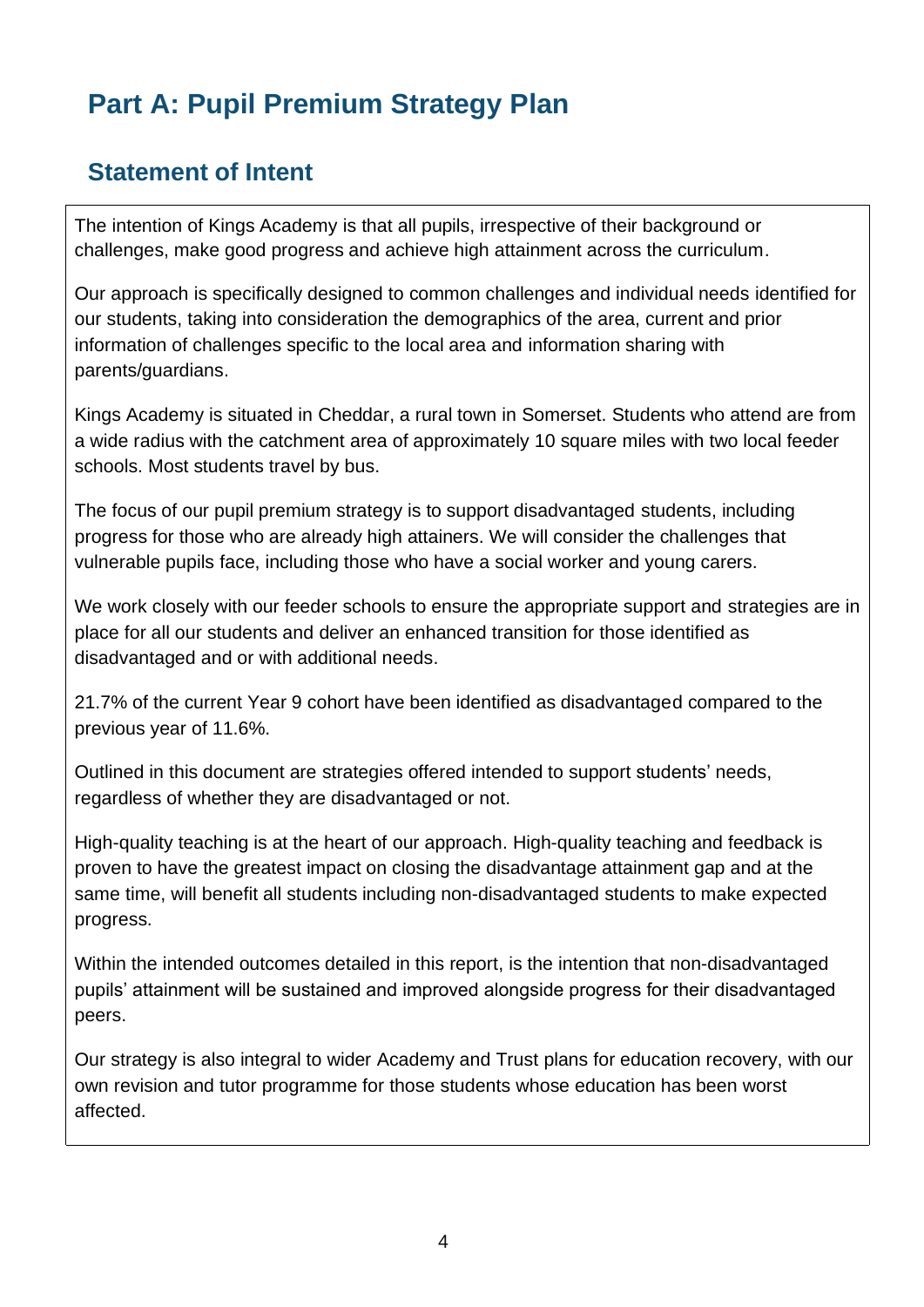# **Intent**

| 1. Readiness for Learning   | All students have the correct equipment to start their day<br>$\bullet$<br>allowing them to have a positive start to their learning<br>The tutor role is an integral part of the students school<br>$\bullet$<br>day and their first point of contact for pastoral support<br>All students look the same and feel part of a community<br>$\bullet$<br>Uniform is worn with pride with all staff challenging<br>$\bullet$<br>incorrect uniform and showing a consistency in<br>approach                                                                                                                                                                                                                                                                                                                                                                                                                                                                                                                                                      |
|-----------------------------|---------------------------------------------------------------------------------------------------------------------------------------------------------------------------------------------------------------------------------------------------------------------------------------------------------------------------------------------------------------------------------------------------------------------------------------------------------------------------------------------------------------------------------------------------------------------------------------------------------------------------------------------------------------------------------------------------------------------------------------------------------------------------------------------------------------------------------------------------------------------------------------------------------------------------------------------------------------------------------------------------------------------------------------------|
| 2.Social                    | All students have the opportunity to access Kings<br>$\bullet$<br>Academy extra-curricular activities<br>All students demonstrate the Academy's PRIDE<br>$\bullet$<br>(Positivity & Perseverance, Respect and Reconciliation,<br>Integrity and Innovation, Democracy and Diplomacy,<br>Equality and Empathy) values in and out of the<br>Academy<br>An embedded house system, (to include) house<br>$\bullet$<br>councils where students can be part of the wider<br>academy life contributing to the community, supporting<br>charities and events<br>A designated space for disadvantaged students to<br>$\bullet$<br>access before school and at social times where staff<br>members are on hand for any additional support                                                                                                                                                                                                                                                                                                              |
| <b>3. Academic progress</b> | Disadvantaged students make expected progress in line<br>$\bullet$<br>with targets and are within 0.2 of the cohort<br>Adopt a whole school approach in which staff take<br>$\bullet$<br>responsibility for disadvantaged pupils' outcomes and<br>raise expectations of what can be achieved<br>Gemma Hunt (Deputy Headteacher - Welfare and<br>Inclusion) is the named designated member of the<br>Senior Leadership Team to drive whole school<br>disadvantaged students agenda<br>Mrs Gillian Briggs is the named governor to work with<br>$\bullet$<br>the Senior Leadership Team and school to hold the<br>Academy to account and review outcomes<br>Designated 1:1 and small group mentoring through our<br>$\bullet$<br>learning mentors<br>Sixth form peer mentoring scheme<br>$\bullet$<br>Additional English and Maths support within the<br>$\bullet$<br>extended tutor time programme<br>English and maths booster lessons<br>$\bullet$<br>Early identification of individual students needs with<br>$\bullet$<br>support plans |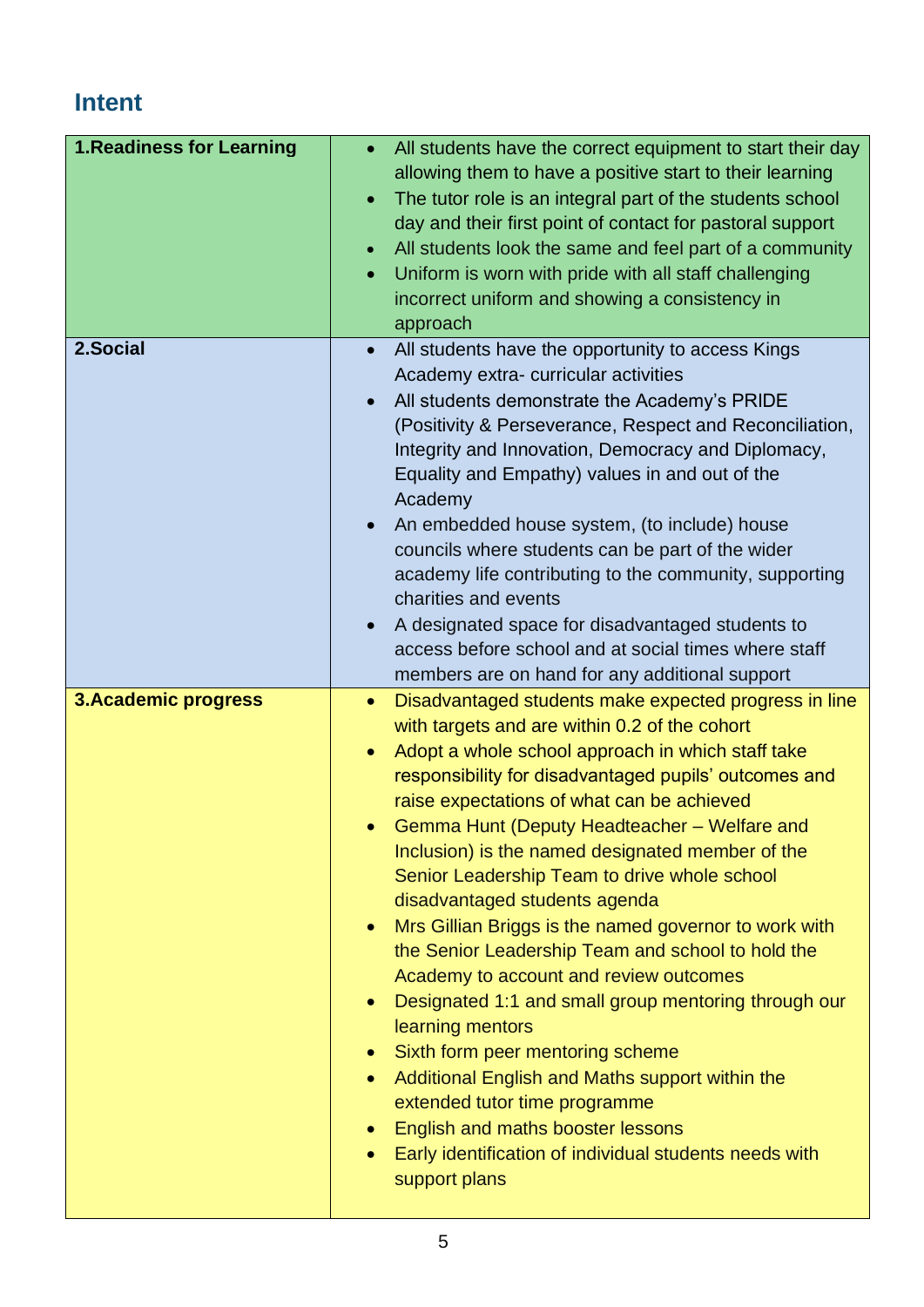| 4. Behaviour, Safety and<br><b>Attendance</b> | Behaviour for learning is consistent for all individuals,<br>$\bullet$<br>groups, and classes<br>Ensure disadvantaged students have a number of well-<br>$\bullet$<br>being supportive interventions available to them such as<br>Parent Family Support Adviser, counselling, pastoral<br>mentoring, and parent/guardian regular meetings<br>Prioritise disadvantaged students in pastoral and attend-<br>$\bullet$<br>ance support<br>Embed a behavior for learning model that ensures all<br>students have time to reflect and resolve<br>Early identification of needs with support plans for staff<br>$\bullet$<br>to follow and shared through provision map<br>A menu of welfare interventions to support all students<br>An amended curriculum offer to support individual<br>students needs and abilities |
|-----------------------------------------------|-------------------------------------------------------------------------------------------------------------------------------------------------------------------------------------------------------------------------------------------------------------------------------------------------------------------------------------------------------------------------------------------------------------------------------------------------------------------------------------------------------------------------------------------------------------------------------------------------------------------------------------------------------------------------------------------------------------------------------------------------------------------------------------------------------------------|
| 5. Extra-curricular                           | A wide range of extra-curricular activities are available<br>$\bullet$<br>for all Kings students<br>A designated space for disadvantaged students to<br>$\bullet$<br>access before school and at social times<br>Whole school Employability agenda<br>$\bullet$<br>Focus days are placed in the curriculum to focus on<br>$\bullet$<br>Learning to Learn; Work skills; Further/higher education,<br>and training opportunities<br>Work Experience opportunities for all students (Covid<br>$\bullet$<br>permitting)                                                                                                                                                                                                                                                                                               |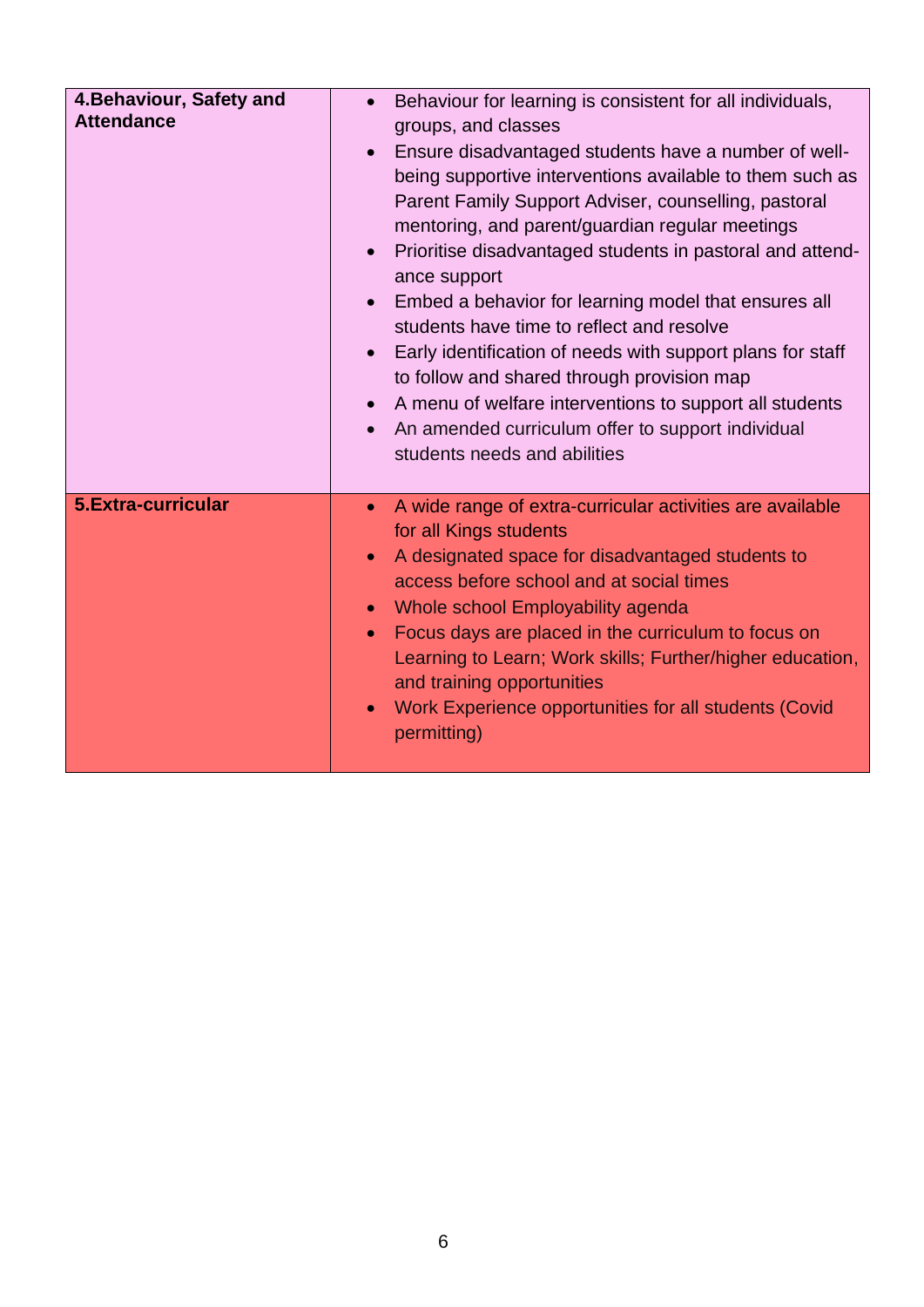# **Challenges**

This details the key challenges to achievement that we have identified among our disadvantaged students.

| <b>Challenge</b><br>number     | <b>Detail of challenge</b>                                                                                                                                                                                                                                                                                                                                                                                                                                                                                                                                                             |
|--------------------------------|----------------------------------------------------------------------------------------------------------------------------------------------------------------------------------------------------------------------------------------------------------------------------------------------------------------------------------------------------------------------------------------------------------------------------------------------------------------------------------------------------------------------------------------------------------------------------------------|
| 1. Readiness<br>for Learning   | Not all students have the correct equipment to start their day and<br>$\bullet$<br>allow them to have a positive start to their learning.<br>Not all students have the correct uniform which leads to feeling<br>$\bullet$<br>'different' and potentially dis-engaged<br>Not all students have access to the technology needed to<br>$\bullet$<br>complete home learning<br>Not all students are identified as having differentiated needs from<br>$\bullet$<br>their previous education setting                                                                                       |
| 2.Social                       | Some students have limited opportunities to access Kings<br>$\bullet$<br>Academy extra-curricular activities<br>Not all students are able to fund the enrichment educational trips<br>$\bullet$<br>and visits<br>Some students have not eaten breakfast when they arrive at<br>$\bullet$<br>school and as a result are tired and unable to concentrate<br>Some students struggle with the busy areas of social times and<br>$\bullet$<br>this can result in a reduction of attendance                                                                                                  |
| 3. Academic<br><b>Progress</b> | Our data from 2021 results show that disadvantaged students<br>$\bullet$<br>achieved less than their peers with a progress gap of 0.85 and a<br>progress gap of 0.79 between SEN and non-SEN<br>There is an academic gap in progress between boys and girls<br>$\bullet$<br>with boys achieving lower than girls<br>Since the start of the global pandemic the progress gap between<br>$\bullet$<br>disadvantaged and non-disadvantaged students has increased<br>Not all students are identified as having differentiated needs from<br>$\bullet$<br>their previous education setting |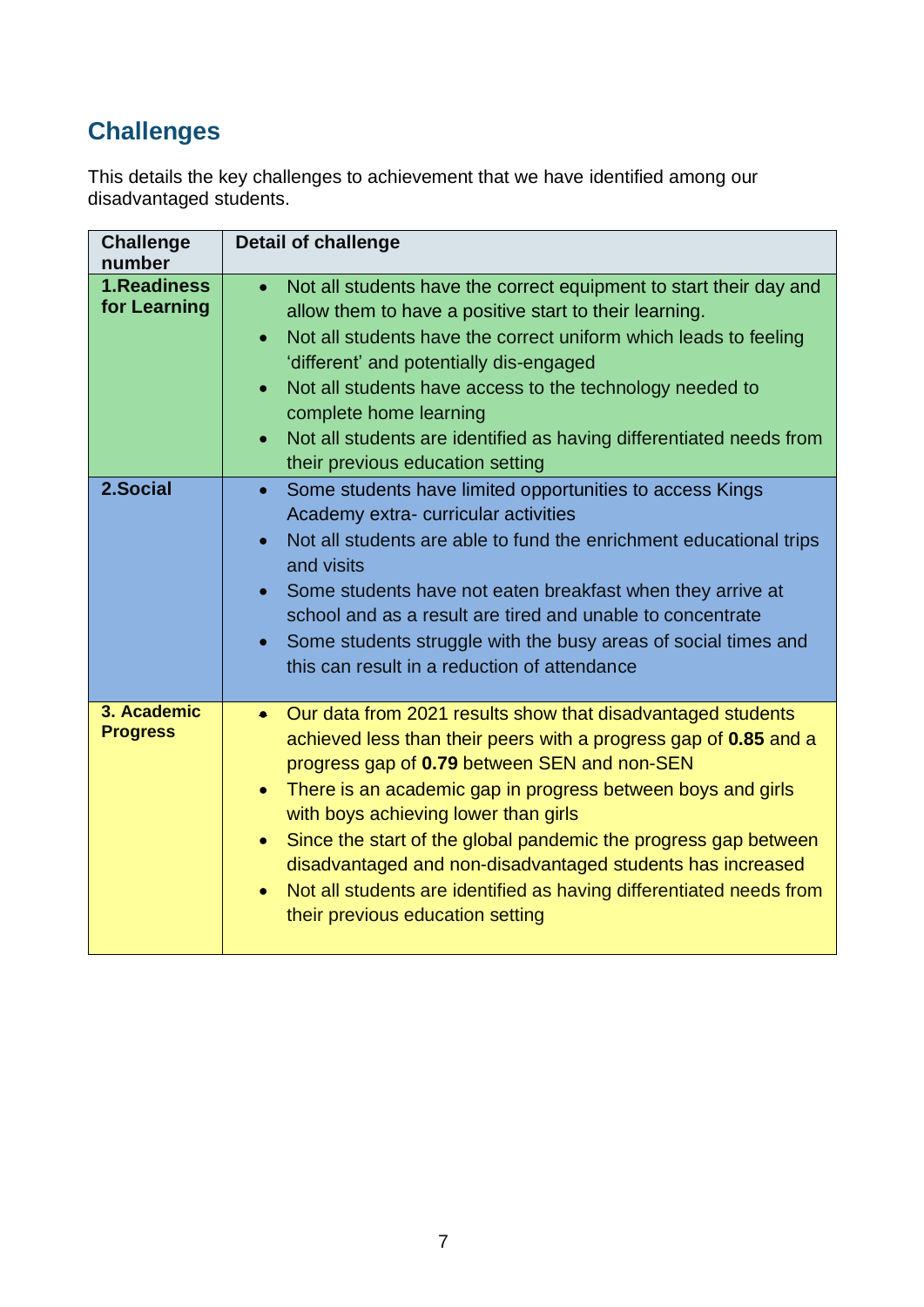| 4. Behaviour,<br><b>Safety and</b><br><b>Attendance</b> | Our assessments, observations, and referral data show an in-<br>$\bullet$<br>crease in Social, Emotional, Mental health (SEMH) concerns in<br>the current Year 9 intake as well as an increase in disadvan-<br>taged students this year<br>The percentage of disadvantaged students in the current Year 9<br>$\bullet$<br>cohort is 21.7% compared to the previous year of 11.6%<br>2021 data shows an increase in teacher referrals into our<br>internal Safeguarding referral system (SGMS) for the most<br>disadvantaged students compared with previous years data<br>The pandemic has negatively impacted the Social, Emotional<br>$\bullet$<br>and Mental Health (SEMH) of some students and families and<br>as a result has also reduced individual students attendance<br>Overall Attendance of disadvantaged students is lower than<br>$\bullet$<br>non-disadvantaged students and persistent absence in<br>disadvantaged students is higher than non-disadvantaged<br>In 2019-2020 the persistent absence rate of the Academy was<br>16.84%<br>22.05% of those persistent absences were of disadvantaged<br>students<br>Our assessments confirm the national trend indicating that<br>absence negatively impacts on disadvantaged pupils' progress<br>Our assessments, observations and discussions with pupils and<br>$\bullet$<br>families suggest that the education and wellbeing of many of<br>our disadvantaged pupils has been impacted by partial school<br>closures to a greater extent than for other pupils. These findings<br>are backed up by several national studies. This has resulted in<br>significant knowledge gaps resulting in pupils falling further be-<br>hind age-related expectations |
|---------------------------------------------------------|----------------------------------------------------------------------------------------------------------------------------------------------------------------------------------------------------------------------------------------------------------------------------------------------------------------------------------------------------------------------------------------------------------------------------------------------------------------------------------------------------------------------------------------------------------------------------------------------------------------------------------------------------------------------------------------------------------------------------------------------------------------------------------------------------------------------------------------------------------------------------------------------------------------------------------------------------------------------------------------------------------------------------------------------------------------------------------------------------------------------------------------------------------------------------------------------------------------------------------------------------------------------------------------------------------------------------------------------------------------------------------------------------------------------------------------------------------------------------------------------------------------------------------------------------------------------------------------------------------------------------------------------------------------------------------------------------------------------------|
| 5. Extra<br>curricular                                  | Students have had less opportunities for extracurricular activities<br>due to the location of students and restrictions due to COVID,<br>however, we are now building on an enrichment programme which<br>includes a range of music, creative and performing arts clubs,<br>sport activities, science, maths and photography clubs, creative<br>writing, and debate clubs                                                                                                                                                                                                                                                                                                                                                                                                                                                                                                                                                                                                                                                                                                                                                                                                                                                                                                                                                                                                                                                                                                                                                                                                                                                                                                                                                  |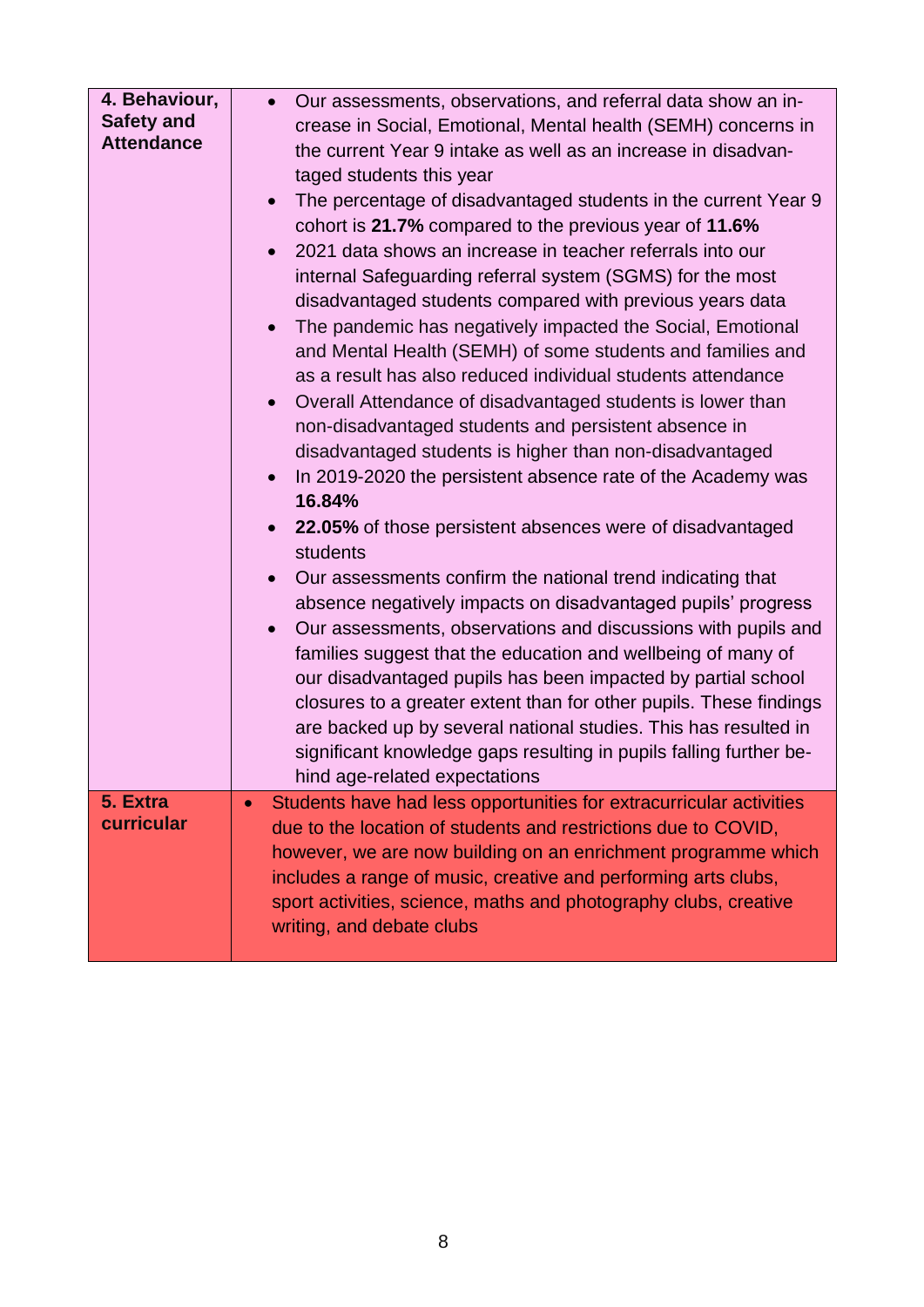# **Intended Outcomes**

This explains the outcomes we are aiming for **by the end of our current strategy plan**, and how we will measure whether they have been achieved.

| <b>Intended outcome</b>                 | <b>Success criteria</b>                                                                                                                                                                                                                                                                                                                                                                                                                                                                                                                                                                                                                                                                                                                                                                                                                                                                                                                                                                                   |
|-----------------------------------------|-----------------------------------------------------------------------------------------------------------------------------------------------------------------------------------------------------------------------------------------------------------------------------------------------------------------------------------------------------------------------------------------------------------------------------------------------------------------------------------------------------------------------------------------------------------------------------------------------------------------------------------------------------------------------------------------------------------------------------------------------------------------------------------------------------------------------------------------------------------------------------------------------------------------------------------------------------------------------------------------------------------|
| 1.Improved<br><b>Readiness to Learn</b> | Increase of 5% of FSM accessing their Free School Meals<br>$\bullet$<br>allowance<br>Tutor support and checks show that there are a sustained<br>$\bullet$<br>higher percentage of students that will have their tools for<br>learning at the start of the Academy day<br>Tutor support and checks show correct uniform is consistent<br>$\bullet$<br>Tutors prioritise communication home to disadvantaged stu-<br>$\bullet$<br>dents parents/guardians and this is evidenced on Provision<br>Map<br>All students have access to technology to be able to access<br>$\bullet$<br>home learning which can be assessed by communication<br>home and student survey<br>Stronger transition and communication with feeder schools<br>$\bullet$<br>planned within the calendar to ensure all information is<br>gathered of the different needs of students before transition-<br>ing to Kings Academy                                                                                                         |
| 2.Social                                | Stronger links made with their local community and agency<br>$\bullet$<br>projects to ensure all students can socialise outside of the<br>Academy<br>Embed the House system and House council which en-<br>$\bullet$<br>hances the participation of students taking part in extracur-<br>ricular roles and roles of responsibility and creates links to<br>community projects<br>Create a safe and quiet space in the Learning Resource<br>$\bullet$<br>Centre for home learning or extracurricular activities<br>Create House areas within the Academy where students<br>$\bullet$<br>are able to socialise with peers of all year groups<br>An increase in the number of students eligible for free<br>$\bullet$<br>school meals accessing the café to buy food<br>Continue to develop the extended tutor programme, focus<br>$\bullet$<br>days and PSHE/Citizenship curriculum in line with the ever-<br>changing social challenges<br>Reduced behaviour incidents logged at social times<br>$\bullet$ |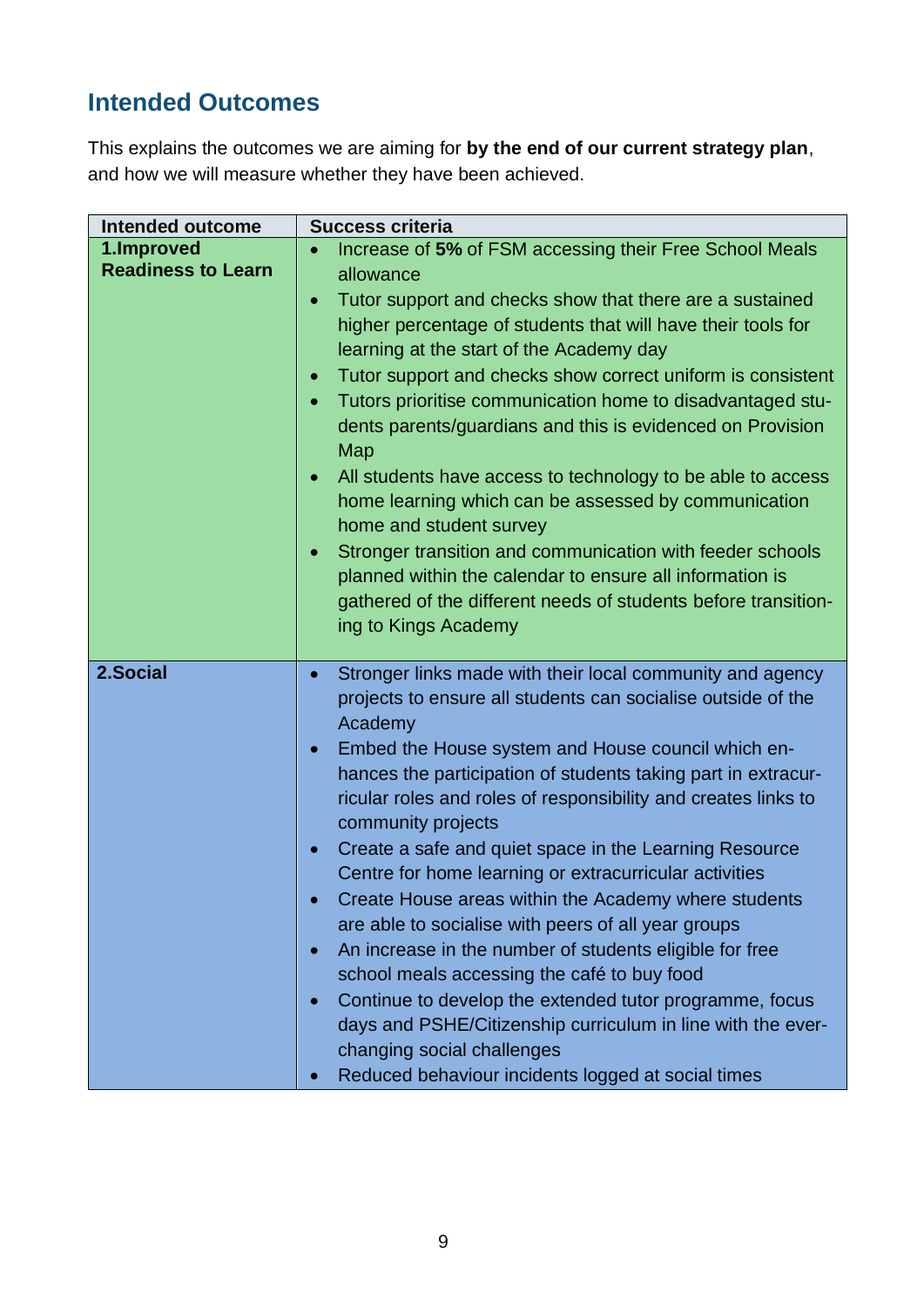| 3.Academic                             | By the end of this academic year in 2022, disadvantaged<br>$\bullet$       |
|----------------------------------------|----------------------------------------------------------------------------|
| <b>Progress</b>                        | students make expected or above expected progress at the                   |
|                                        | end of Key Stage 4 in line with FFT targets                                |
|                                        | By the end of this academic year in 2022 there will be a pro-<br>$\bullet$ |
|                                        | gress gap of 0.2 or under between disadvantage and non-                    |
|                                        | disadvantaged students at the end of KS4                                   |
|                                        | Evidence of the progress of disadvantage students will be<br>$\bullet$     |
|                                        | quality assured by                                                         |
|                                        | <b>Learning walks</b>                                                      |
|                                        | Deep dives                                                                 |
|                                        | Data drops<br>н.                                                           |
|                                        | <b>SLT link meetings</b><br>٠                                              |
|                                        | Governor visit days                                                        |
| 4. Behaviour, Safety<br>and Attendance | Sustained high levels of wellbeing from 2022 - 2024 demon-                 |
|                                        | strated by:                                                                |
|                                        |                                                                            |
|                                        | qualitative data from student voice, student and parent sur-               |
|                                        | veys and teacher observations, safeguard my school data                    |
|                                        | and Local Inclusion Support referrals and outcomes                         |
|                                        | Sustained high attendance from 2022-24 demonstrated by:<br>$\bullet$       |
|                                        | the attendance figure to be no less than 97%                               |
|                                        | the percentage gap between disadvantaged students and                      |
|                                        | non-disadvantaged students to be no more than 4%                           |
|                                        | We aim to not to exclude any disadvantaged students form<br>$\bullet$      |
|                                        | the Academy but where this is unavoidable, we will have no                 |
|                                        | more than 2% of disadvantaged students excluded within a                   |
|                                        | whole academic year                                                        |
|                                        | A 10% reduction (relative to the difference in % per cohort)<br>$\bullet$  |
|                                        | of the disadvantaged students behaviour logs/exits/on calls                |
| 5. Extra-curricular                    | An increase of 25% of all students on 2021/2022 figures of<br>$\bullet$    |
|                                        | which a 5% increase of disadvantage students                               |
|                                        | An increase of extra-curricular programmes available for all<br>$\bullet$  |
|                                        | students during the day                                                    |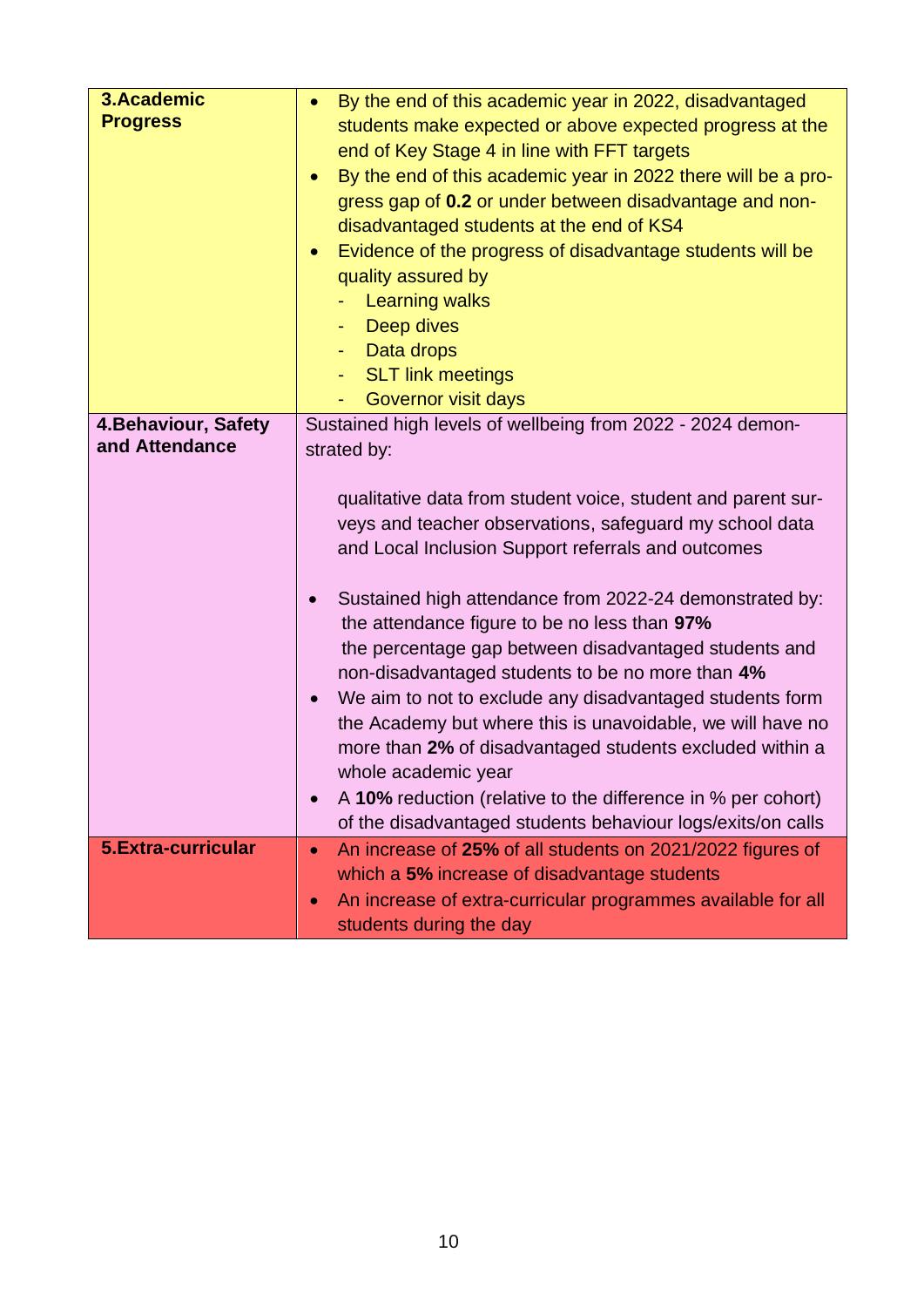# **Activity in this Academic Year**

This details how we intend to spend our pupil premium (and recovery premium funding) **this academic year** to address the challenges listed above.

### **Teaching (for example, CPD, recruitment and retention)**

Budgeted cost: **£ 127,663.80**

| <b>Activity</b>                                                                                                                                                                            | <b>Evidence that supports this</b><br>approach                                                                                                                                                                                                                                                                                                | <b>Challenge</b><br>number(s)<br>addressed |
|--------------------------------------------------------------------------------------------------------------------------------------------------------------------------------------------|-----------------------------------------------------------------------------------------------------------------------------------------------------------------------------------------------------------------------------------------------------------------------------------------------------------------------------------------------|--------------------------------------------|
| 12 hrs of CPD including Trust<br><b>CPD</b><br>6hrs of Trust CPD<br>3hrs of Joint observation CPD<br>3hrs National college CPD<br>All staff have a subscription to<br>the National college | Research tells us that high quality<br>teaching can narrow the<br>disadvantage gap and there is a<br>growing consensus that promoting<br>effective CPD plays a crucial role in<br>improving classroom practice and<br>pupil                                                                                                                   | $\overline{\mathbf{3}}$                    |
| English and Math's further<br>support in extended tutor time                                                                                                                               |                                                                                                                                                                                                                                                                                                                                               | 1,3                                        |
| Future recruitment of a literacy<br>and numeracy coordinators                                                                                                                              |                                                                                                                                                                                                                                                                                                                                               | $\overline{\mathbf{3}}$                    |
| Learning Mentors and Employ-<br>ability coordinator roles                                                                                                                                  |                                                                                                                                                                                                                                                                                                                                               | $\overline{\mathbf{3}}$                    |
| <b>Targeted Teaching Assistant</b><br>support                                                                                                                                              | Teaching assistant interventions<br>shows to improve outcomes for stu-<br>dents Teaching and Learning Toolkit<br><b>EEF</b> (educationendowmentfounda-<br>tion.org.uk)                                                                                                                                                                        | 1,3                                        |
| Improving literacy in all<br>subject areas in line with<br>recommendations in the EEF<br><b>Improving Literacy in</b><br>Secondary Schools guidance.                                       | Acquiring disciplinary literacy is key<br>for students as they learn new, more<br>complex concepts in each subject:<br><b>Improving Literacy in Secondary</b><br><b>Schools</b><br>Reading comprehension, vocabulary<br>and other literacy skills are heavily<br>linked with attainment in maths and<br>English:<br>word-gap.pdf (oup.com.cn) | $\overline{\mathbf{3}}$                    |
| Tracked disadvantaged<br>students data by Heads of<br>Faculty on a termly basis and<br>actioned at their SLT link<br>meeting.                                                              | Mapping diagrams after data cap-<br>tures                                                                                                                                                                                                                                                                                                     | $\overline{\mathbf{3}}$                    |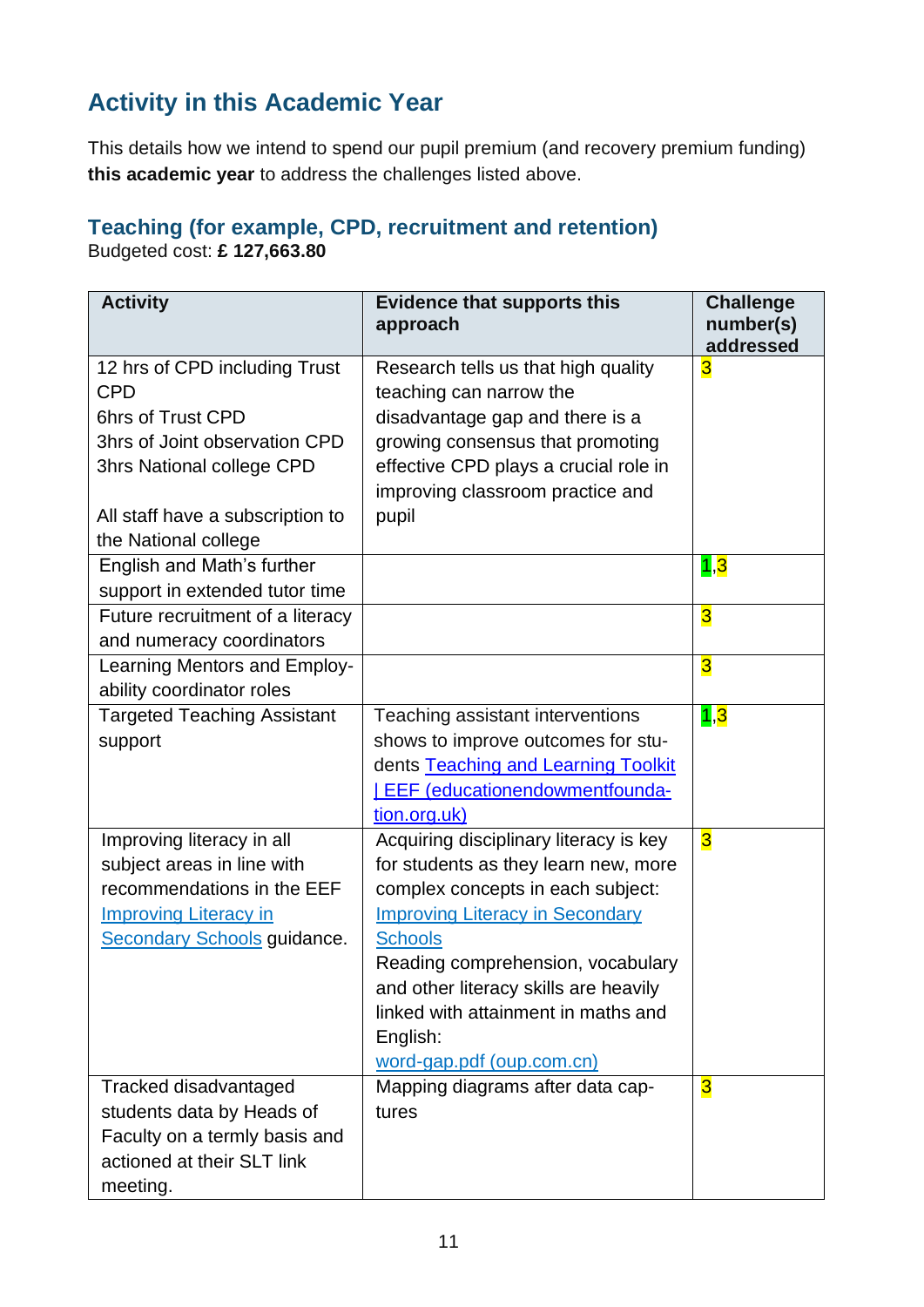### **Targeted Academic Support (for example, tutoring, one-to-one support structured interventions)**

Budgeted cost: **£ 10,694.34**

| <b>Activity</b>               | <b>Evidence that supports this</b>                | <b>Challenge</b>        |
|-------------------------------|---------------------------------------------------|-------------------------|
|                               | approach                                          | number(s)<br>addressed  |
| Focus Five intervention -     | Evidence from 'deep dives', Learning              | $\overline{\mathbf{3}}$ |
| teachers focus on 5           | walks and book scrutinises shows that             |                         |
| students not making           | good quality feedback has a high impact           |                         |
| expected progress             | on students' progress                             |                         |
|                               | Feedback   EEF (educationendow-                   |                         |
|                               | mentfoundation.org.uk)                            |                         |
| Specific Ebacc booster        | Small group tuition   EEF (educationen-           | $\overline{\mathbf{3}}$ |
| groups                        | dowmentfoundation.org.uk)                         |                         |
| Senior lead appointed to      |                                                   | 1, 2, 3, 4, 5           |
| drive disadvantaged           |                                                   |                         |
| students progress             |                                                   |                         |
| Revision guides for           | Disadvantaged students have the tools             | 1,3                     |
| disadvantage students         | they need for learning and feel confident         |                         |
|                               | with these added resources                        |                         |
| <b>Pupil Premium Learning</b> | Staff have a deeper and clearer insight           | 1,3                     |
| Passports                     | to students profile enhancing teaching            |                         |
|                               | and learning                                      |                         |
| Targeted mentoring 1:1 or     | Tuition targeted at specific needs and            | 1,3                     |
| small groups based on         | knowledge gaps can be an effective                |                         |
| performance (underper-        | method to support low attaining pupils            |                         |
| forming)                      | or those falling behind, both one-to-one:         |                         |
|                               | One to one tuition   EEF (educationen-            |                         |
| <b>Learning Mentors</b>       | dowmentfoundation.org.uk)                         |                         |
| Targeted mentoring for        | And in small groups:                              |                         |
| disadvantaged students        | <b>Small group tuition   Toolkit Strand   Ed-</b> |                         |
|                               | ucation Endowment Foundation   EEF                |                         |
| <b>Mentoring Passports</b>    |                                                   |                         |
| 50% subsidiary for disad-     |                                                   | 2,3,4,5                 |
| vantage students on edu-      |                                                   |                         |
| cational trips                |                                                   |                         |
| Easter revision - Disad-      |                                                   | 1, 2, 3, 4, 5           |
| vantaged students posi-       |                                                   |                         |
| tively targeted to attend     |                                                   |                         |
| A specific collaborated       |                                                   | 3,4,5                   |
| staff group to share best     |                                                   |                         |
| practice when working         |                                                   |                         |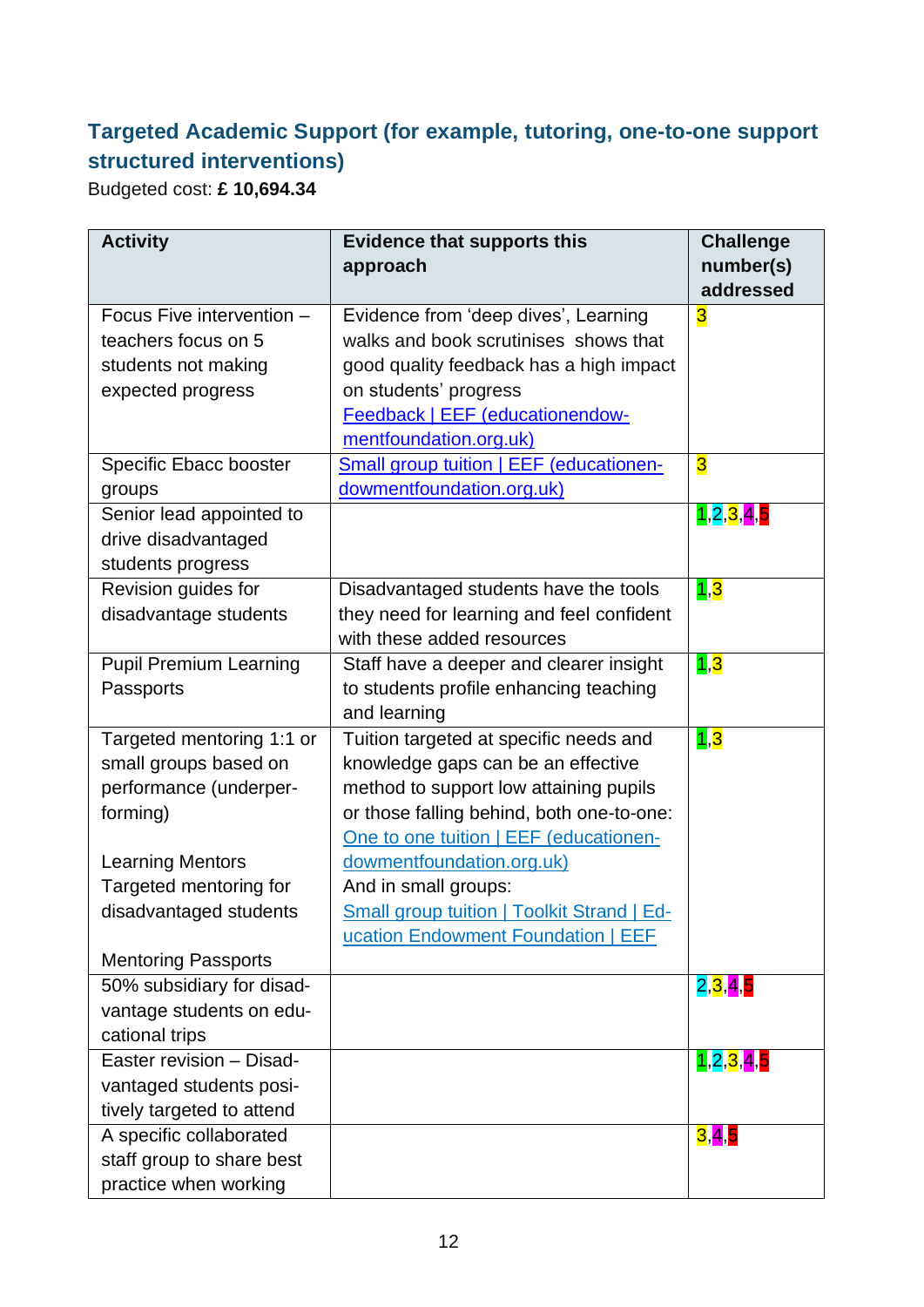|--|

### **Wider strategies (for example, related to attendance, behaviour, wellbeing)**

Budgeted cost: **£15,474.65**

| <b>Activity</b>                                                                                                                                                                                                                                                                       | Evidence that supports this approach                                                                                                                                                                                                                                                                                                                                       | <b>Challenge</b><br>number(s)<br>addressed |
|---------------------------------------------------------------------------------------------------------------------------------------------------------------------------------------------------------------------------------------------------------------------------------------|----------------------------------------------------------------------------------------------------------------------------------------------------------------------------------------------------------------------------------------------------------------------------------------------------------------------------------------------------------------------------|--------------------------------------------|
| A range of pastoral<br>support available<br>including counselling,<br>chaplain support, PFSA<br>support, Trauma<br>informed mental health<br>schools practitioner and<br><b>ELSA</b>                                                                                                  | The Early Intervention Foundation's re-<br>port on adolescent mental health found<br>good evidence that CBT interventions<br>support young people's social and emo-<br>tional skills and can reduce symptoms of<br>anxiety and depression:<br>Adolescent mental health: A systematic<br>review on the effectiveness of school-<br>based interventions   Early Intervention | 2,3,4                                      |
| <b>Alternative Provision</b>                                                                                                                                                                                                                                                          | Foundation (eif.org.uk)<br>Small group tuition   EEF (educationen-                                                                                                                                                                                                                                                                                                         | 1,2,3,4                                    |
| and Curriculum<br>PFSA involvement with<br>students and families of<br>disadvantaged students<br>of attendance below<br>96%                                                                                                                                                           | dowmentfoundation.org.uk)<br>Parental engagement   EEF (educa-<br>tionendowmentfoundation.org.uk)                                                                                                                                                                                                                                                                          | 1,3,4,5                                    |
| Embedding principles of<br>good practice set out in<br><b>DfE's Improving School</b><br>Attendance advice.<br>Regular attendance<br>meetings that focus on<br>disadvantage students<br>as a priority<br>Somerset safeguarding,<br>PFSA and the Local<br><b>Inclusion Service will</b> | The DfE guidance has been informed by<br>engagement with schools that have sig-<br>nificantly reduced persistent absence<br>levels.                                                                                                                                                                                                                                        | 3,4                                        |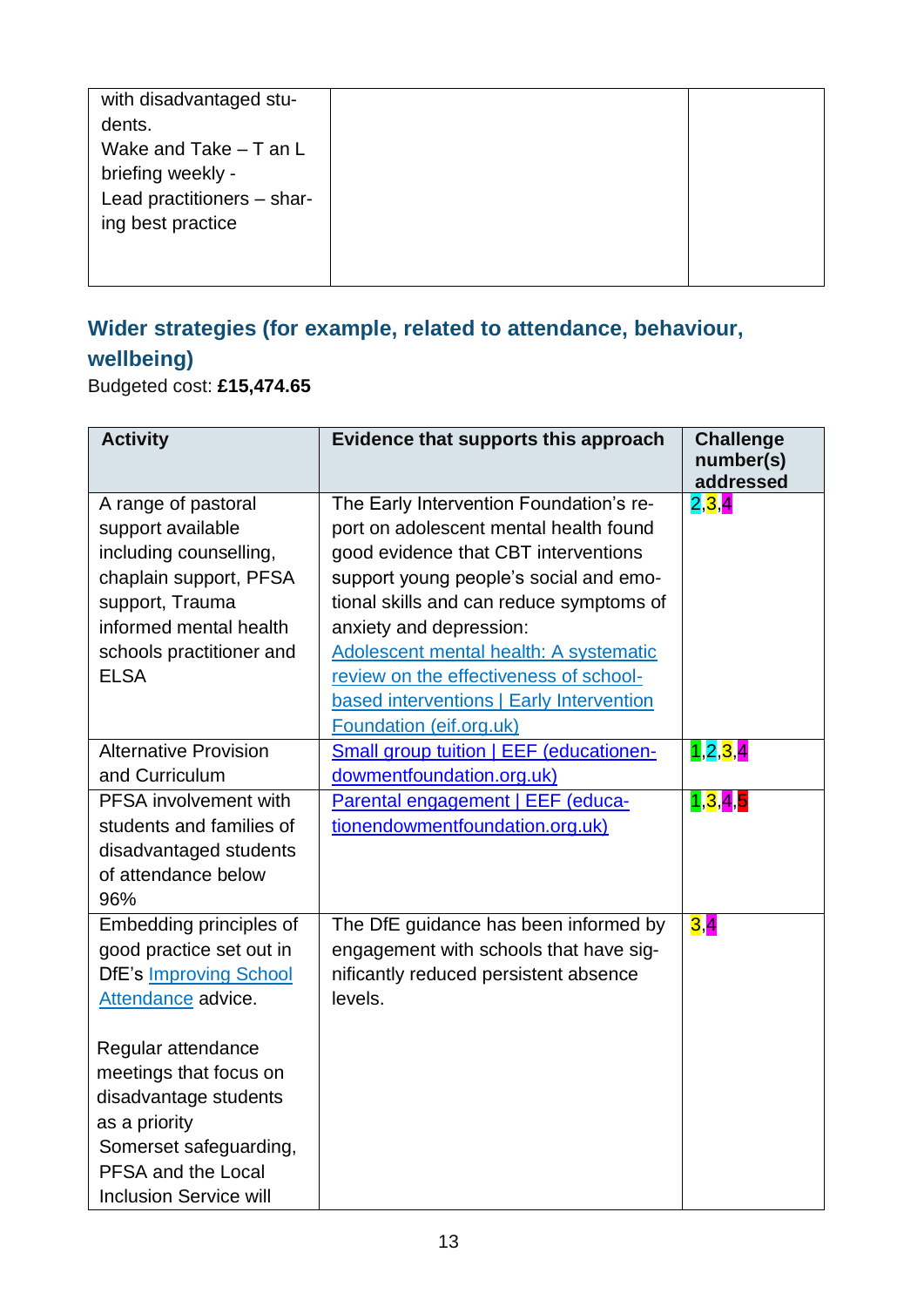| support disadvantage<br>students to regularly<br>attend school                                                                               |                                                                                                                                                                                                              |               |
|----------------------------------------------------------------------------------------------------------------------------------------------|--------------------------------------------------------------------------------------------------------------------------------------------------------------------------------------------------------------|---------------|
| Disadvantaged students<br>prioritised for all positive<br>student schemes to<br>challenge and develop.<br>E.G Achievement project<br>and HE+ |                                                                                                                                                                                                              | 2,3,4,5       |
| Employability - Higher<br>education days<br><b>PSHE Curriculum</b><br><b>Focus Days</b><br><b>Extended tutor</b><br>Senior team mentoring    |                                                                                                                                                                                                              | 1, 2, 3, 4, 5 |
| Disadvantaged students<br>are prioritised to enable<br>representation on the<br>student council                                              |                                                                                                                                                                                                              | 2,3,4,5       |
| CLA and disadvantaged<br>targeted students and<br>guardians receive further<br>transition support in year<br>8                               | Parental engagement   EEF (educa-<br>tionendowmentfoundation.org.uk)                                                                                                                                         | 1,2,3,4,5     |
| Uniform and Equipment<br>support                                                                                                             |                                                                                                                                                                                                              | $\mathbf{1}$  |
| Employability focus and<br>work skills                                                                                                       | <b>Aspiration interventions   EEF (educa-</b><br>tionendowmentfoundation.org.uk)                                                                                                                             | 2,3,4         |
| Contingency fund for<br>acute issues.                                                                                                        | Based on our experiences and those of<br>similar schools to ours, we have identi-<br>fied a need to set a small amount of<br>funding aside to respond quickly to<br>needs that have not yet been identified. | 1, 2, 3, 4, 5 |

**Total budgeted cost: £153,832.79 (-£44,017.79)**

**NB: Included in the total budgeted cost is a percentage of all teaching staff, pastoral staff, employability co-ordinator, learning mentors and HLTA. Percentages of staff costs are between 1% - 50%**